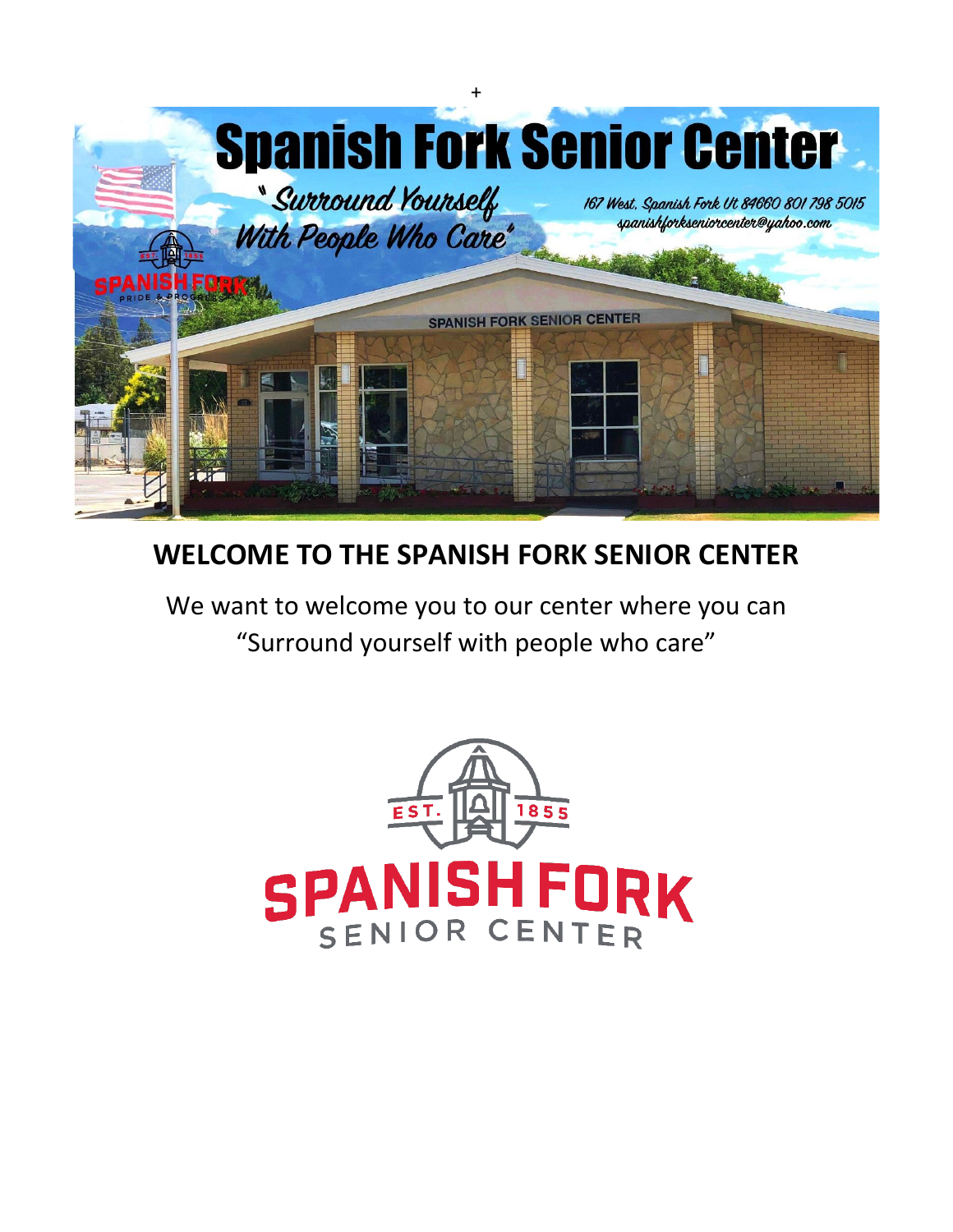As the Senior Advisory Board, members, numerous volunteers and staff of the Spanish Fork Senior Center, we want your experience here to be fun, fruitful, enlightening and helpful to your wellbeing. A place where you are afforded the opportunity to socialize with interesting people, experience a variety of activities, have opportunities to learn new things, share fun, laughter and camaraderie. On the following pages you will see all that we have to offer and hopefully you will become involved and get to meet many new friends.

Please don't be afraid to ask any of our members questions – what they enjoy, what they like or what they don't like, about our center. We are always looking for suggestions of ways to improve our center!

Take a deep breath, lose some of your inhibitions and jump right in ... or simply wander around and see what others are doing.

Many local Senior Centers here in Utah County, have a nutritious meal prepared in one location and transported to their Senior Center.

One of our biggest attractions are the luncheons we serve. Our meals are prepared right here in our Senior Center, by our experienced Kitchen Manager, Dixie Webb. She has a crew of five cooks and you can ask anyone who has eaten here – they will rave about the food. Meals are nutritious, healthy and include a wide variety of tasty menus!

We also offer a variety of activities, presentations on various topics of health and interest. We also organize day and overnight trips, etc. that will be explained in more detail in the following pages.

We believe our Senior Citizens Center services are essential to our community! We want to be a resource for answering any questions, finding the facts and resolutions to all aging issues, educating seniors 55+ about Social Security, Medicaid, healthcare, end of life planning or any issue related to a senior's golden years. We may not have all of the answers; however, we will search until we can answer your question! We welcome you to our center and if you have any questions or comments, please let us know. Included, are pages that provide the names of our board members, volunteers and staff, with phone numbers and pictures. They should all be wearing their name tags or you can just ask anyone milling around.

We also do a Senior Center Monthly Newsletter. We can get you a copy of the most recent issue on request. We welcome your comments and input for future issues. The newsletter includes a menu for the month, a listing of activities/dates/times, fun trips, special events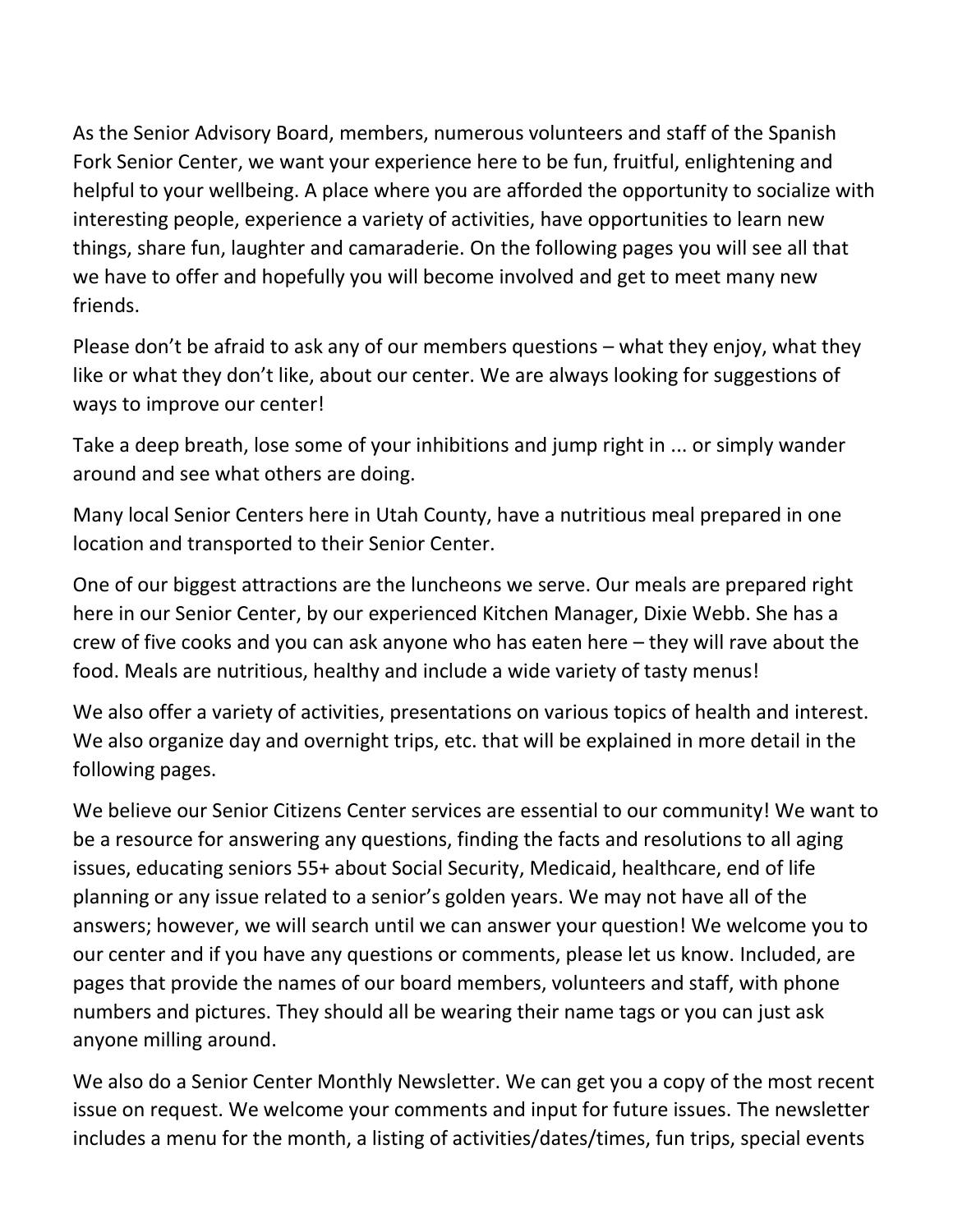and articles that hopefully will entertain and interest you. Please make the time to visit the advertisers of our newsletter and let them know we appreciate their support of our senior center.

If you have comments or questions, ask Roy Anderson editor: 385-224-2390 or leave him a note at the center.

Our newsletter and information about our center are also online at: http://spanishfork.org/seniorcitizenscenter

Also, in this packet is information to help you get familiar with our center and a good reference for future questions.

We do need a picture of each member for our files, plus birthdays, and if married we would like your anniversary date and a picture of the two of you. Contact Roy Anderson 385-224-2390 or find him at the center and we will snap a quick, painless picture. Nothing special, no special clothes or grooming. Just a quick picture!

You will be assigned a current member or board member who will be available to sit with you at lunch (at your discretion) and to chat about the center and answer any questions you may have.

Name -

#### Contact info -

Your mentor will be happy to take you for a tour of the center, show you where things are, point out some key individuals and answer any other questions, if you desire.

Please keep this information for future reference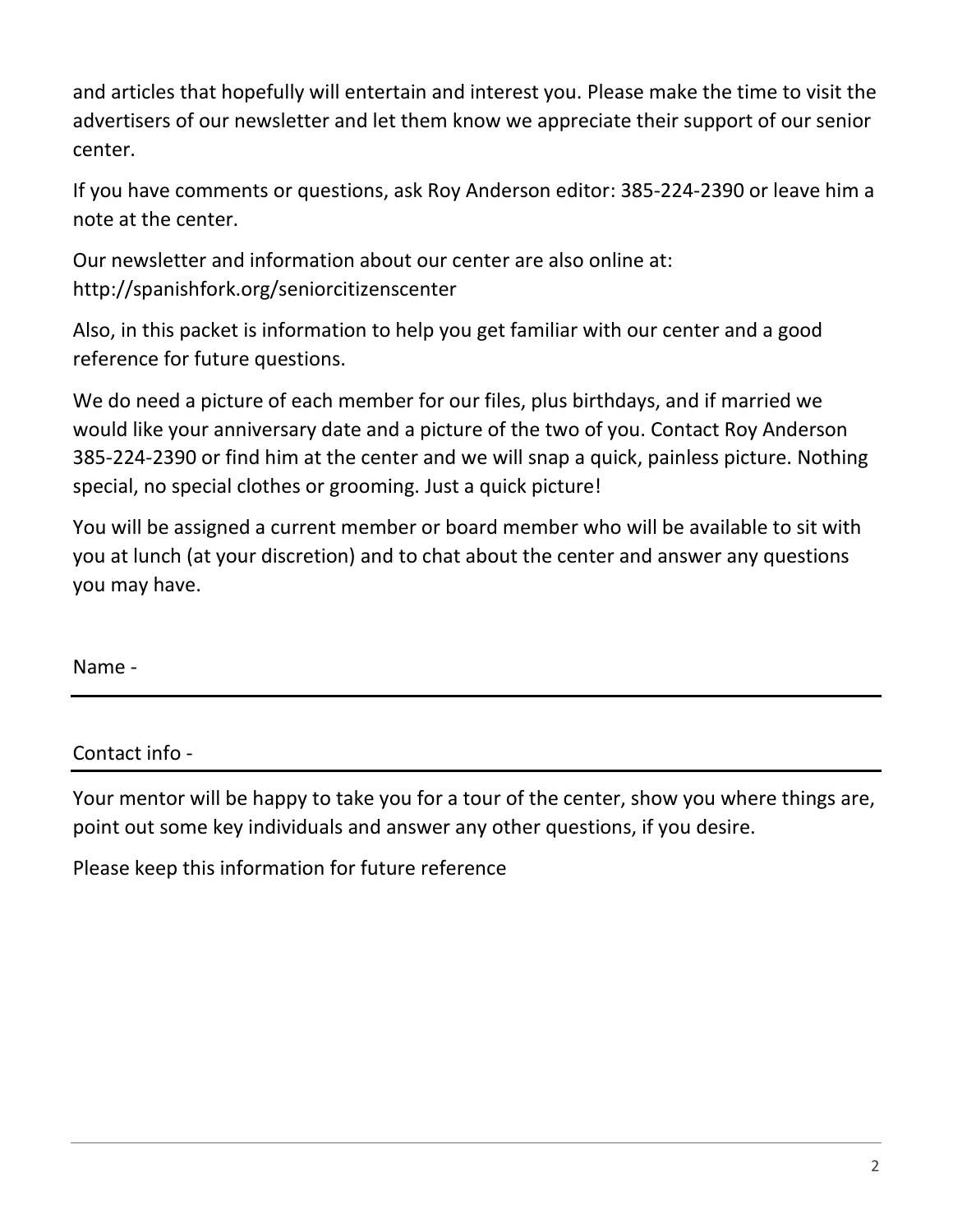#### *Congregate Meals for all Seniors 55+*

Membership to the Spanish Fork Senior Citizens Center and the congregate meal program, are completely separate from each other. Any senior 55+, can join us for our congregate meal; it does not require membership to the senior center. The congregate meals at our center, are sponsored by the City of Spanish Fork and subsidized by Mountainland Associations of Government Aging & Family Services (Federal Government). Lunch requires a reservation being placed the week prior to attending lunch (each time you come for lunch, reserve for the following week). A reservation is necessary at least a week in advance, because sometimes we order food 1-2 weeks out. When we prepare food, we want to plan for everyone, with minimal waste. One of our goals is to be accountable and responsible with tax payer's money. We serve lunch on most Mondays and Thursdays at 12 noon (excluding Federal Holidays). Please be sure you check in with the check-in ladies, when you come in for lunch. The first time you come, be sure to ask them to check and see if you are in the Congregate Mountainland system. If not, you will need to fill out a onetime form (that the Federal Government requires). At this time, you will be issued a number, that will identify you. If your name is already in the system, then your number (that you are identified by) and name will come up on the system. Checking in is vital for your lunch to count towards getting our monetary reimbursement from Mountainland Associations of Governments. If you don't check in, then we will lose out on that count (money). These meals are available for any senior, 55+ and you are asked (by the U.S. Government) for a suggested donation of \$3.00 to help offset the costs of these meals. The money box is located near the kitchen. Menus are printed in each newsletter.

Milk is available at each meal. Water will be available on each table. Collect your cup and utensils when you check in. Find a seat and your meal will be delivered to you at your table by our volunteer servers. Salt, pepper, butter, jam, etc. is available on the table. When you are done eating please take your tray, cup, trash etc. and empty your trash and left overs into the available trash cans and stack the trays on the available cart. There are spatulas available to scrape out the trays if needed. There is also coffee, tea, cocoa, etc. available near the kitchen. The first cup is \$.50 and refills are free. Directions for using the water machine for tea, etc. are posted by the water dispenser. There is also a pop machine near the front door. Cost is \$.50 and the machine does take dollar bills (and it gives change). Please dispose of your pop cans in the containers marked for them near the back door. Occasionally there are extra complete meals that can be purchased for \$3.00. Please inquire at the kitchen, speak directly to Dixie, to see if there are any available. This money will be paid directly to Dixie.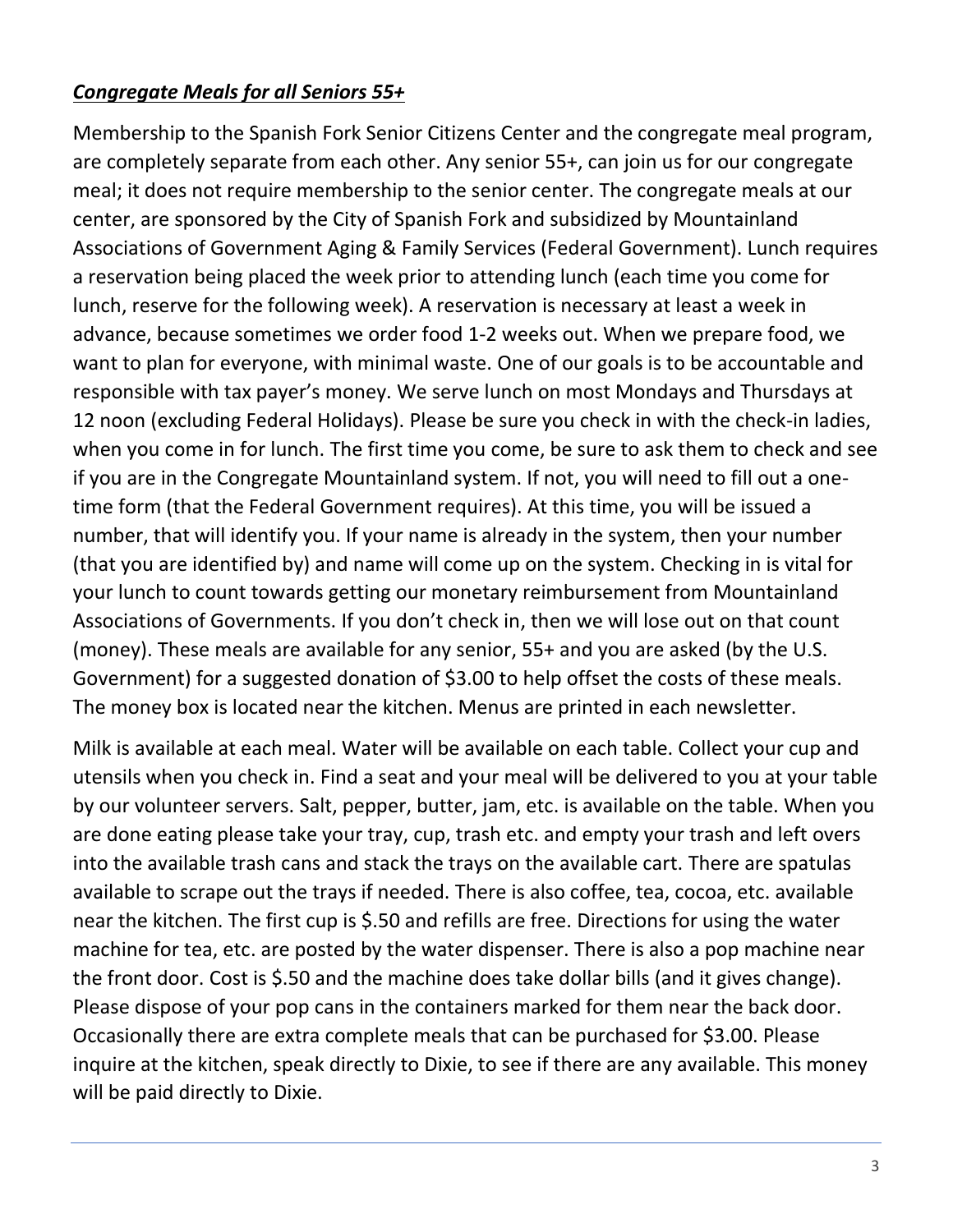Ensure is available to Seniors 55+ at a very reasonable suggested donation price of \$20.00 per case. Glucerna is also available to Seniors 55+ at a mandatory cost of \$30.00 per case. You do need a prescription for either product, and the prescription must specify which item is prescribed.

# *Membership*

Our Membership Drive begins in August each year and runs thru June of the following year. We close for the summer during the month of July. The annual cost of membership is \$20 per person. Membership is free to seniors that are over 90 years of age. With your paid membership you will be entitled to come to a Membership Luncheon the first Friday of each month (reservation required, as for the regular congregate meal).

As you will see, those dues alone do not support the delicious Membership Luncheon Meal each month, nor the center with all of the activities, programs, presentations and etc.

## We do not turn away any senior, who desires to be a member, regardless of ability to pay.

We firmly believe that activities, companionship and a warm tasty meal, not only improves the quality of life, but also makes it more productive and meaningful! Many of our seniors have very limited resources and even \$20 for membership can be a burden. We appreciate and welcome those members who so desire to make an anonymous donation, that goes into a special fund to assist seniors with membership.

• Also, any current member who brings in a potential member, gives them a tour of our center, who then joins, will receive a free meal. Please contact one of the staff members to arrange the meal and reservation or for any other questions concerning this matter.

#### *Membership Luncheons*

The first Friday of each month (September through June) is our FREE Membership Luncheon, for members only. We do not have a Membership Luncheon in August, because membership has not begun for the year. You must wear your membership name tag when you come to that meal in order to get into the center. You must also bring your own plate and utensils for this meal. If upon occasion you forget, the kitchen staff can provide a paper plate and utensils. PLEASE remember to bring your own. You can use either paper products from home and dispose of them altogether or use regular utensils and scrape them off into the trash and take them home, to be cleaned thoroughly. Please never use our drinking fountain to rinse off any food from your dishes (this clogs our fountain). Thank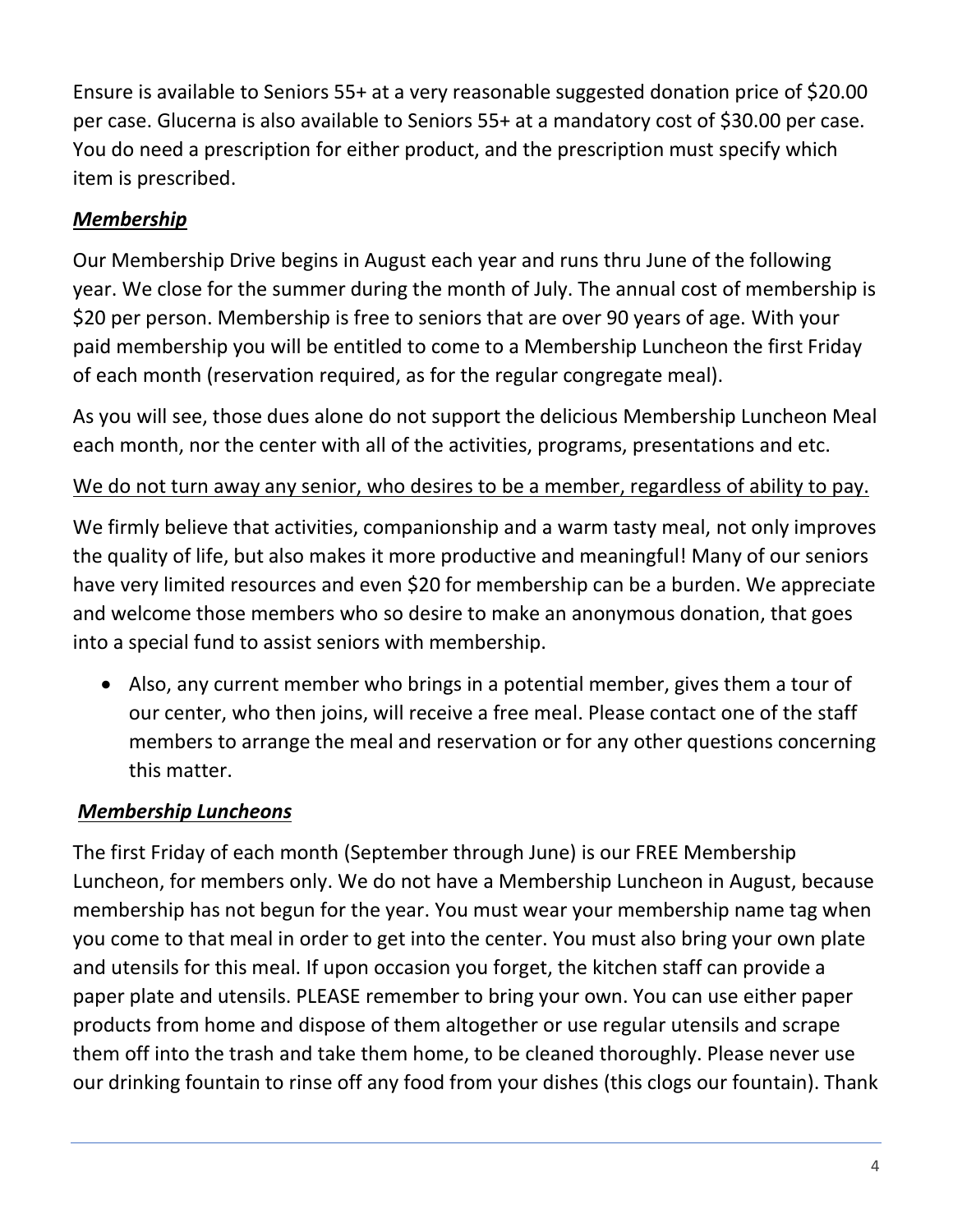you for your cooperation $\circled{)}$ . Occasionally there are extra portions on the kitchen counter-PLEASE only take one portion per person.

# *Membership Name Tags*

Each new member will receive a regular pin closure membership name tag at the time they join for the first time. The name tag has to be worn in order to get into the Membership Luncheon the first Friday of each month. If members lose their name tag, then they will need to pay for a replacement. Cost will be \$3 for a regular name tag and \$5 for a magnetized. If members prefer to change out an existing name tag for a magnetized name tag, then they will need to bring in the one they have and along with payment of an additional cost of \$2 to offset the cost.

## Special Events

During each year we have special planned events, such as Fall Hurrah Dinner, Christmas Party Dinner and Valentine's Dinner/Dance – just to name a few. Some special events require a ticket at an additional cost.

## Library

There is a library available to you at no charge. You can take reading material home if you desire – PLEASE return them when you are done with them, and help maintain the organization of the room.

At the back door there are a couple items worth mentioning. A 'FREE' TABLE – anything on this table is free to whoever wants it. Please only take what you can use. If you have items at home you do not want any more, feel free to bring it to the center and put it on the free table for others to take.

FREE BREAD – often there is a cart with loaves of bread located near the back door. This bread is donated by Maceys and Kneaders for seniors. Please when you visit these business, thank them for their contribution to our senior center. Please only take one loaf per day.

Corner of Fun - At the back of the center, in the southeast corner is an area of information. Be sure to check out upcoming trips, classes, etc. that you are interested in. When signing up be sure to write your full name and current phone number so we can contact you, about the activities you wish to participate in. Some trips or classes have fees.

Check for reminders about upcoming events, trips, classes, etc. in the monthly newsletter.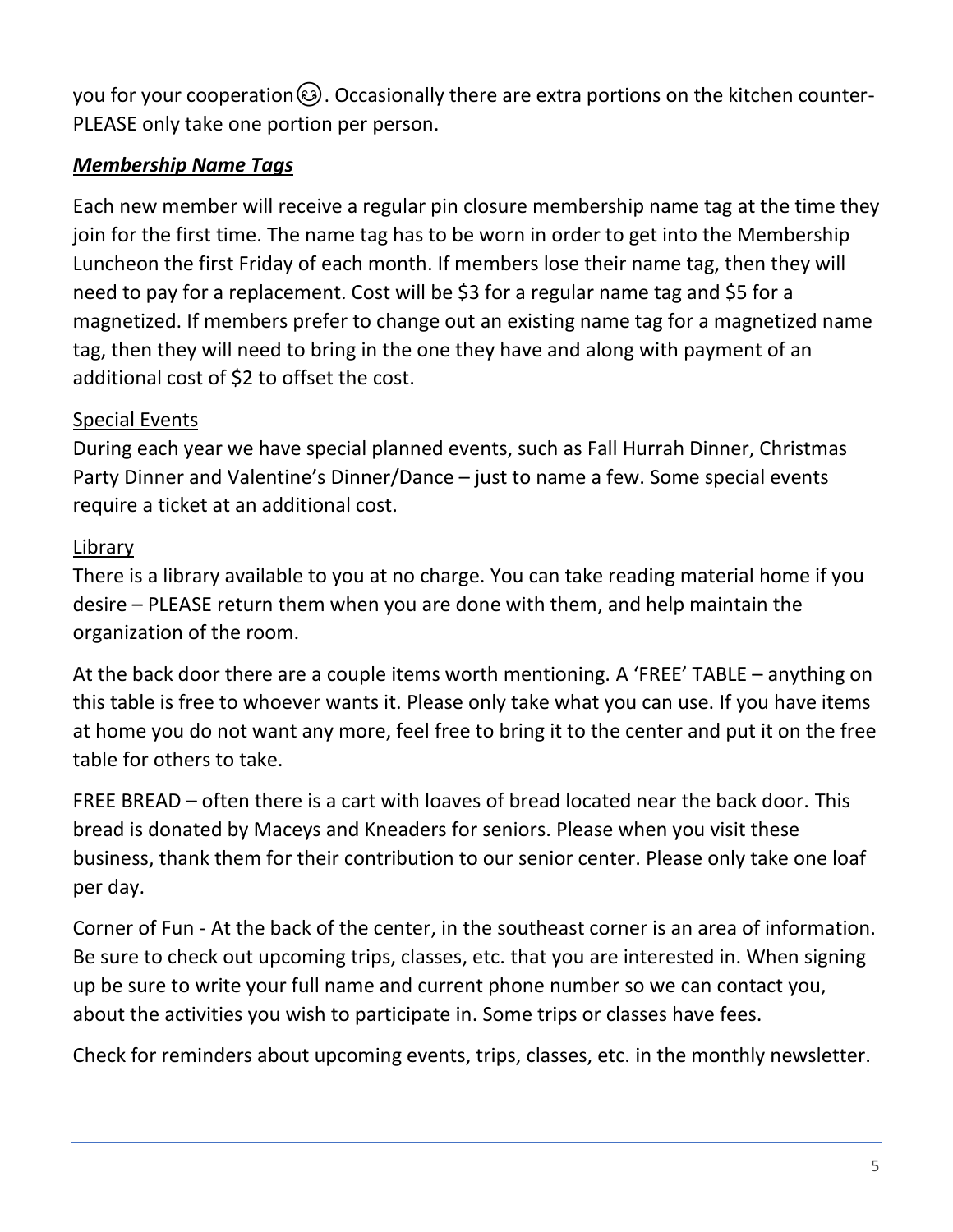If you need assistance with transportation to or from the center for lunch only, we can accommodate you. The service to pick you up for lunch, is available at no charge, just contact our staff. Events or trips that use the vans/bus may have a transportation charge attached.

A great deal of our center is taken care of by, volunteers. Please pick up after yourselves. If you have an interest in being a volunteer, contact us – we are always looking for people to help out; serving the meals, clearing the tables, decorating, Special Events, etc.

Computers are available near the back of the room. Please contact Roy Anderson at 385- 224-2390 if you have some interest. They basically are used for word processing, excel, and internet browsing.

# *Activities/Schedule*

Current membership is required to participate in all activities, day trips and classes. The pool table is available whenever the center is open.

There is a great exercise room downstairs with a variety of equipment available for your use anytime the center is open

| <b>MONDAY</b>           | <b>TUESDAY</b>  | <b>WEDNESDAY</b>          | <b>THURSDAY</b>          |
|-------------------------|-----------------|---------------------------|--------------------------|
| Oil Painting            | <b>Ceramics</b> |                           |                          |
| All Day                 | All Day         |                           |                          |
| Tai Chi & Tai Chi       | Senior Zumba    | Tai Chi & Tai Chi         | <b>Choir Practice</b>    |
| Arthritis 9:00 a.m.     | 9:00 a.m.       | Arthritis, 9:00 a.m.      | 9:30 a.m.                |
| Ukulele (learn to play) |                 | <b>Craft Class</b>        |                          |
| $10:15$ a.m.            |                 | 10:00 a.m.                |                          |
| Sit Down Exercises,     |                 | <b>Honey Bee Quilting</b> | <b>Sit Down Exercise</b> |
| $10:30$ a.m.            |                 | 10:00 a.m.                | $10:30$ a.m.             |
| <b>Congregate Meal</b>  |                 |                           | <b>Congregate Meal</b>   |
| 12 noon                 |                 |                           | 12 noon                  |
| <b>Card Games</b>       |                 |                           | <b>Card Games</b>        |
| after lunch             |                 |                           | after lunch              |
| Line Dancing            |                 |                           |                          |
| after lunch             |                 |                           |                          |

**FRIDAY** – Closed except for the Membership Luncheon on the first Friday of each month (September thru June)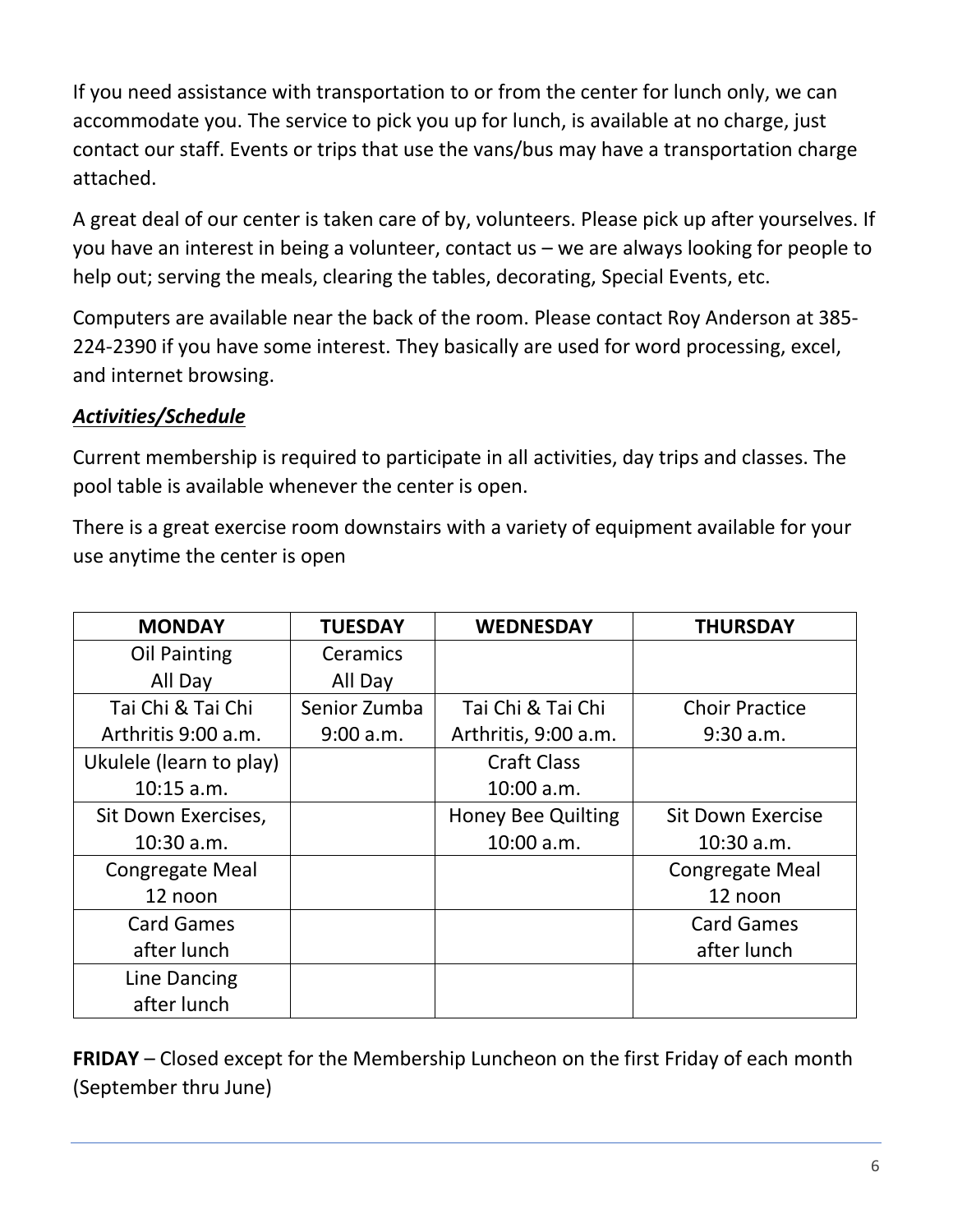## *Committees and Volunteer Opportunities*

*"In the spirit of volunteerism, I declare that I am young, global, active and proudly a volunteer. The fact that I am not paid does not mean I am worthless; it just means I am priceless!"* — China F. Madu

Volunteers are vital to our center running so efficiently and because of the numerous and variety of opportunities we have to offer, our volunteers really are the "HEART OF OUR CENTER"!

If you are looking for something to do, or be of service ... If you are waiting for something good to happen, to you … Only YOU can make it happen! Come volunteer, share your talents, help fill other seniors' lives with happiness and hope! As a result, you will fill more appreciated and enjoy more meaning in your own life!

## *Senior Member Code of Conduct*

A Senior Member Code of Conduct was adopted into policy in February 2019. This policy was created so that members and staff as well as guests, entertainers and those visiting our center for congregate meals, could enjoy an environment that was inviting, safe and secure.

Everyone who is in our center or at a senior center organized activity outside of our center will be expected to adhere to the guidelines of this Code of Conduct. A copy has been included in this packet for your information.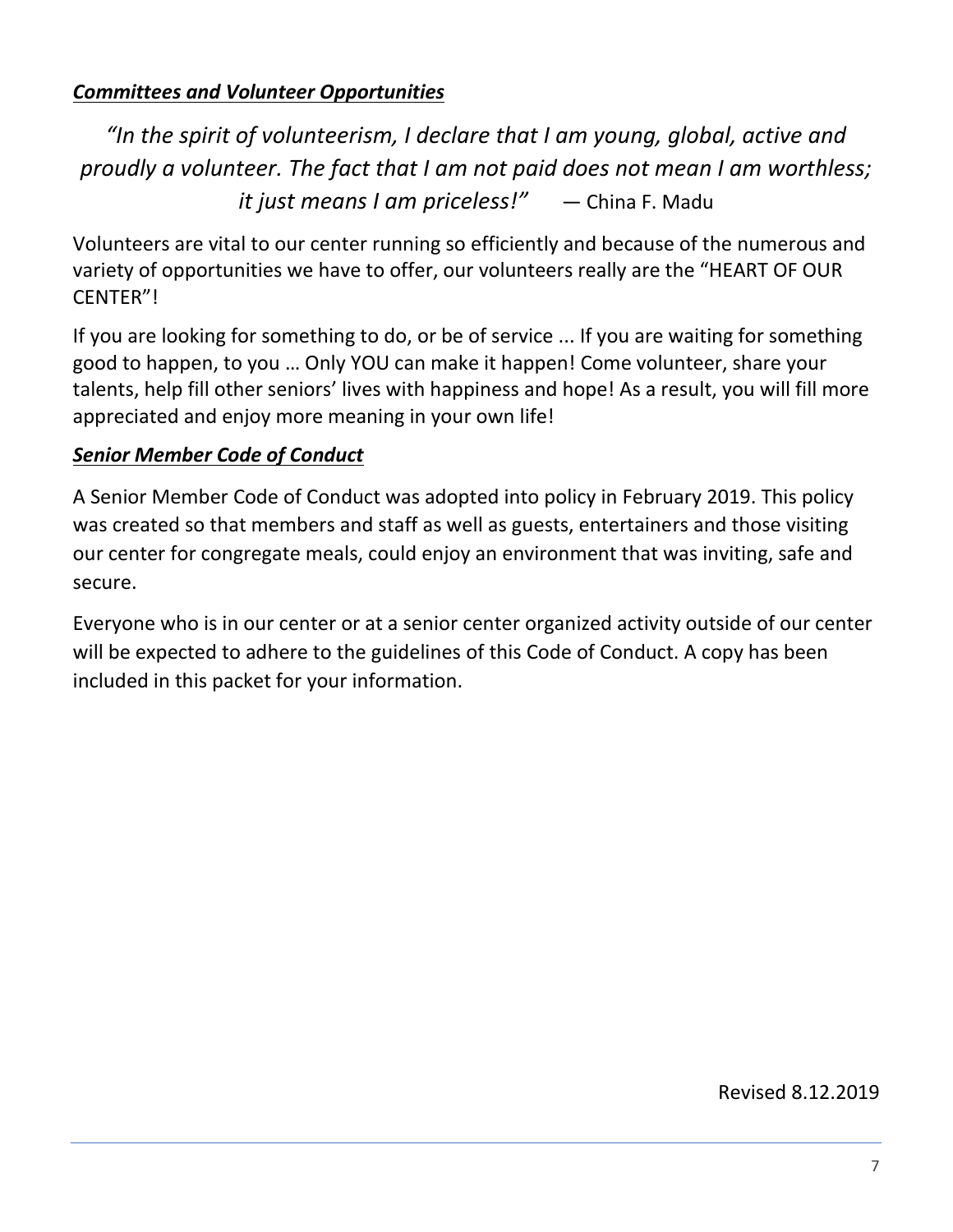

*JERRY HANSEN Board Member 801-592-3466*



*MAUREEN RINDLISBACHER Board Member 801-602-5488*



*JANICE ORR Board Member, EMT 801-798-7477*



*MARIE SPENCER Board Member, Membership 801-798-3484*



*KAYE POULSEN Board Member, Membership 801-798-8411*



*MARSHA STEGGELL Board Member, Driver 801-797-6299*